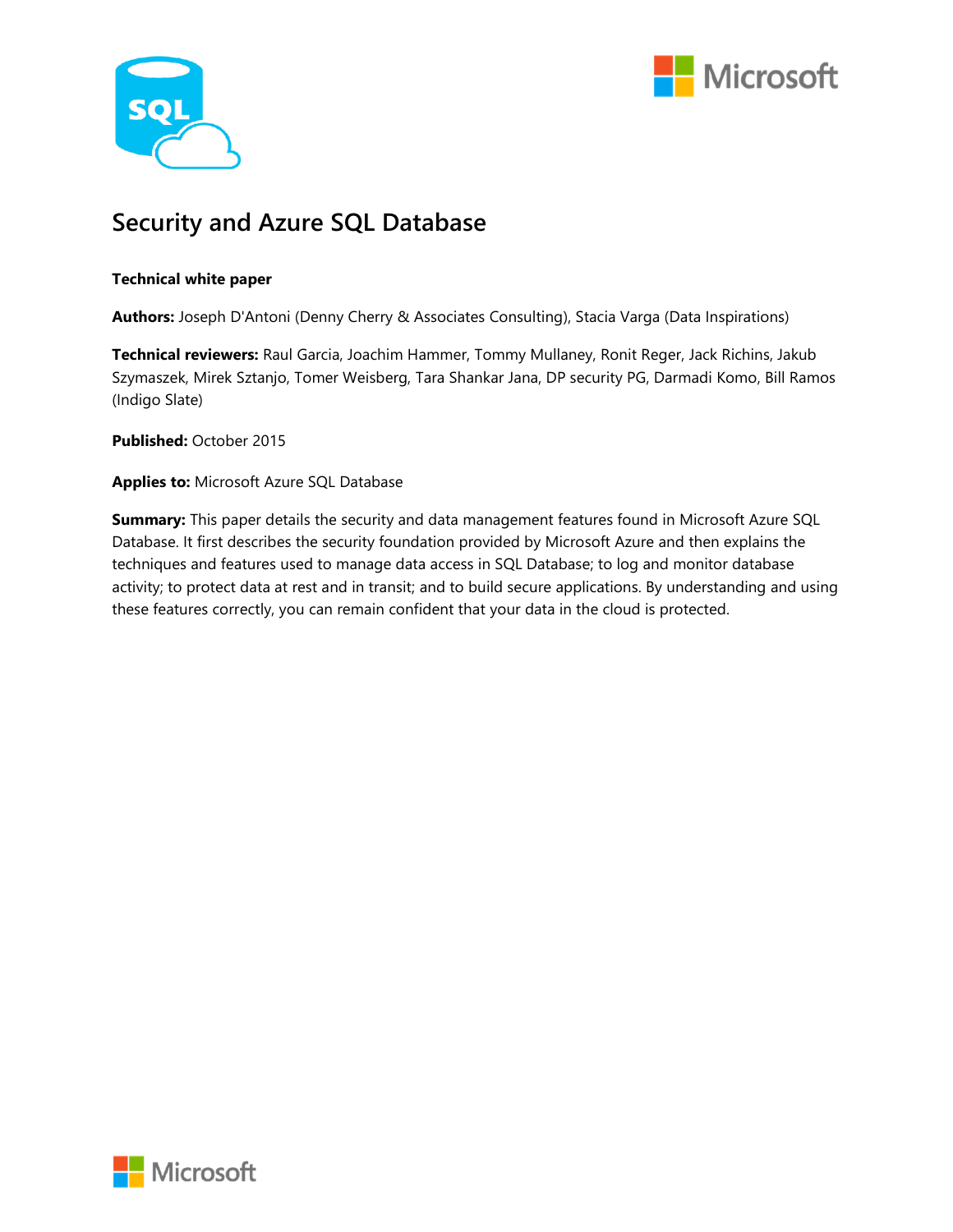# Copyright

The information contained in this document represents the current view of Microsoft Corporation on the issues discussed as of the date of publication. Because Microsoft must respond to changing market conditions, it should not be interpreted to be a commitment on the part of Microsoft, and Microsoft cannot guarantee the accuracy of any information presented after the date of publication.

This white paper is for informational purposes only. MICROSOFT MAKES NO WARRANTIES, EXPRESS, IMPLIED, OR STATUTORY, AS TO THE INFORMATION IN THIS DOCUMENT.

Complying with all applicable copyright laws is the responsibility of the user. Without limiting the rights under copyright, no part of this document may be reproduced, stored in, or introduced into a retrieval system, or transmitted in any form or by any means (electronic, mechanical, photocopying, recording, or otherwise), or for any purpose, without the express written permission of Microsoft Corporation.

Microsoft may have patents, patent applications, trademarks, copyrights, or other intellectual property rights covering subject matter in this document. Except as expressly provided in any written license agreement from Microsoft, the furnishing of this document does not give you any license to these patents, trademarks, copyrights, or other intellectual property.

© 2015 Microsoft Corporation. All rights reserved.

Microsoft, Active Directory, Microsoft Azure, Excel, SharePoint, SQL Server, Windows, and Windows Server are trademarks of the Microsoft group of companies.

All other trademarks are property of their respective owners.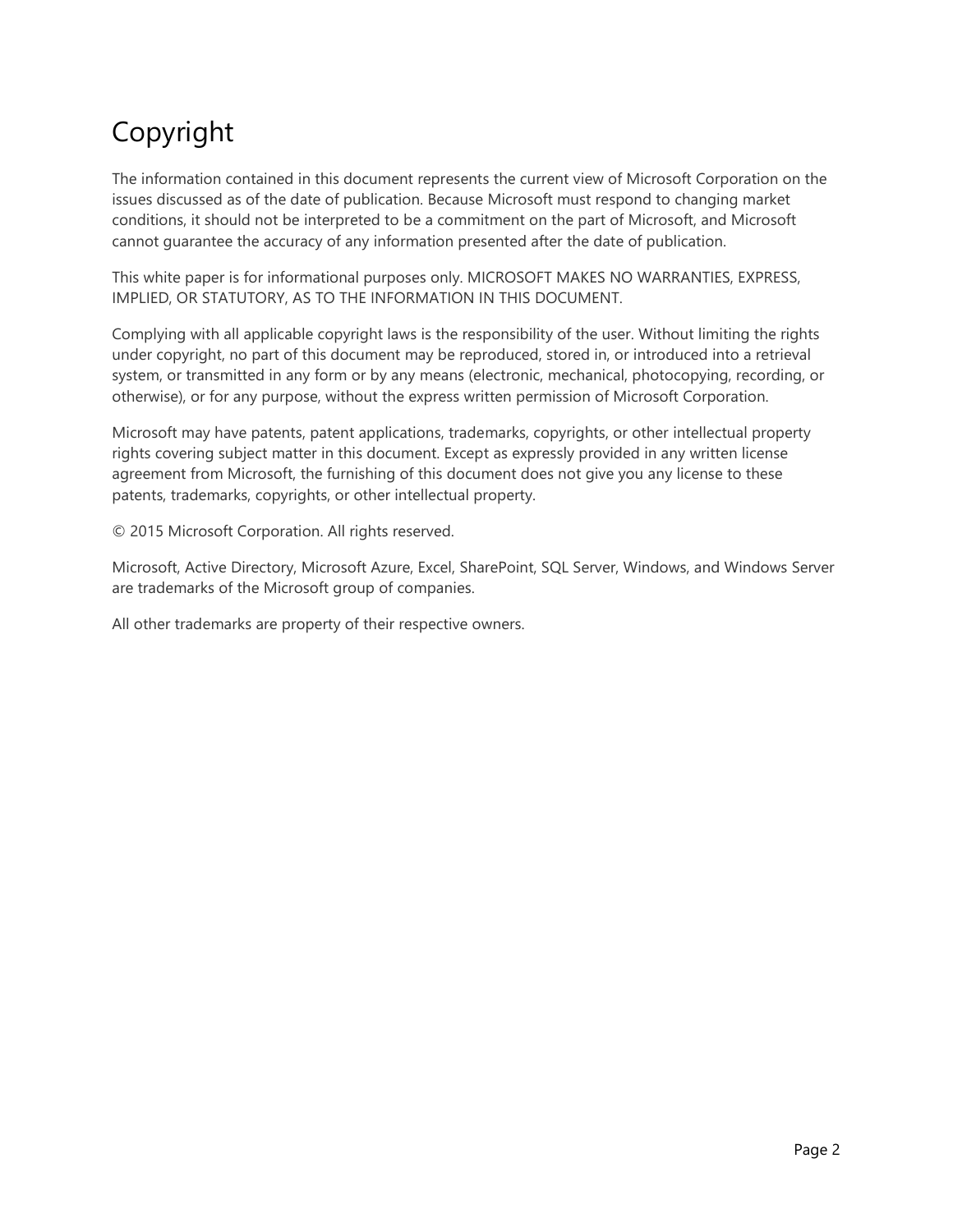# Contents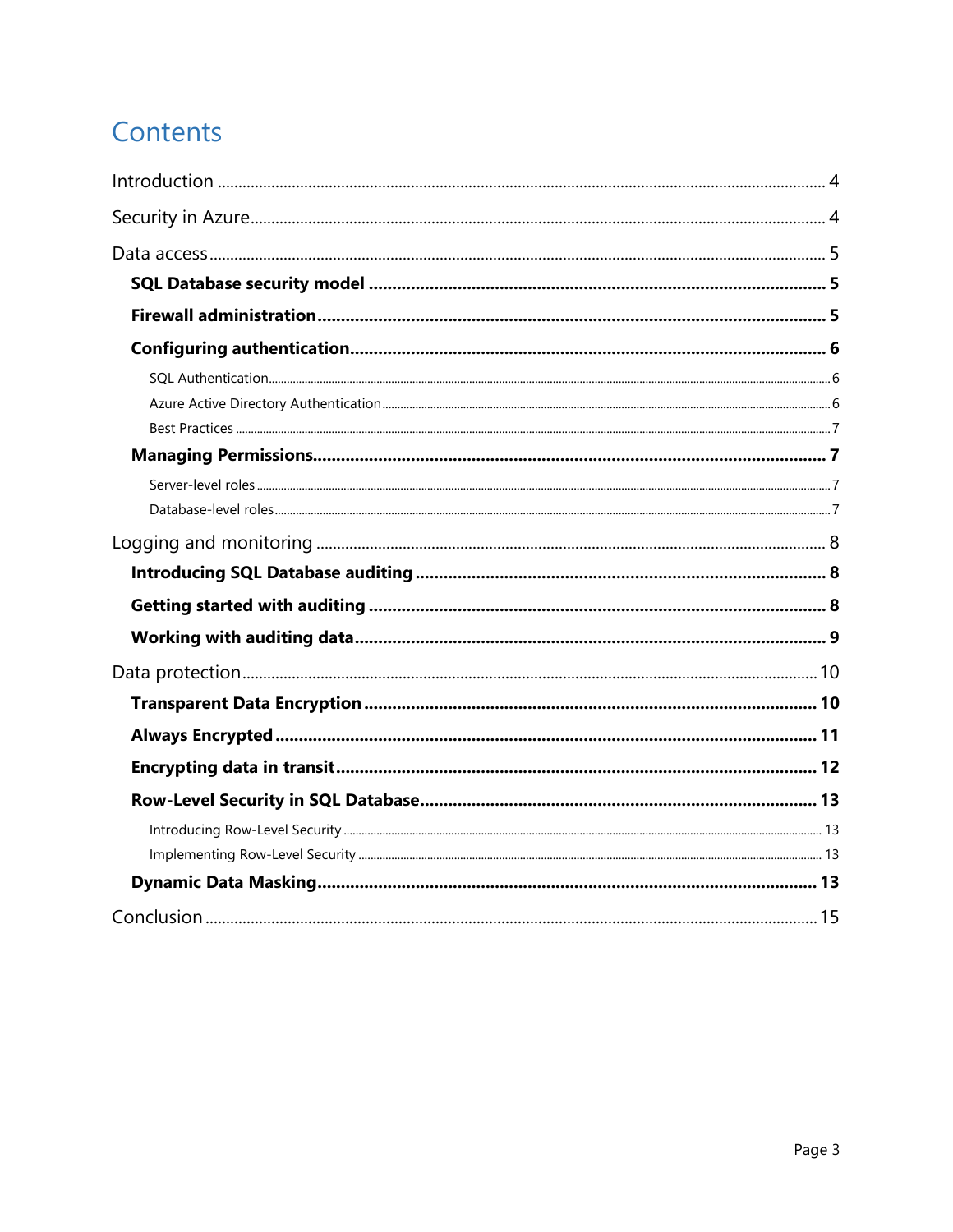# <span id="page-3-0"></span>Introduction

Cloud computing requires new security paradigms that are unfamiliar to many application users, database administrators, and programmers. Consequently, some organizations are hesitant to implement a cloud infrastructure for data management due to perceived security risks. However, much of this concern can be alleviated through a better understanding of the security features built into Microsoft Azure and Microsoft Azure SQL Database.

Azure provides extremely robust security protection at the physical, logical, and data layers of its services and applications, making Azure datacenters among the most [secure facilities of their kind in the world.](http://www.microsoft.com/en-us/server-cloud/cloud-os/global-datacenters.aspx#Fragment_Scenario3) 

A new authentication mechanism based on Azure Active Directory allows users to connect to Azure SQL DB through identities in Azure AD for managed and federated domains. Administrators can manage the identities of database users and other Microsoft services in one central location. Azure's central ID management provides a single place to manage SQL Database users and groups and simplifies permission management.

Likewise, Azure SQL Database includes multiple layers of security, with role-based logical data protection and auditing to monitor the security of your data. With new encryption technologies that allow you to encrypt data both at rest and in transit, SQL Database also enables dynamic data masking to restrict access to sensitive data. In addition, you can easily implement Row-Level Security for added data protection. Early versions of SQL Database placed databases across shared, multitenant SQL instances. Now, SQL Database V12 allocates a dedicated SQL instance for your databases to deliver more predictable performance and better isolation from other tenants.

## <span id="page-3-1"></span>Security in Azure

Azure security begins with a trustworthy technology foundation: Its software and infrastructure are designed from the ground up to be secure and resilient to attack, while its datacenters are extremely safe and regularly audited to ensure ongoing regulatory compliance.

Security is a top concern when managing databases, and it has always been a priority for Azure SQL Database. Your databases can be tightly secured to satisfy most regulatory or security requirements, including HIPAA, ISO 27001/27002, and PCI DSS Level 1, among others. A current list of security compliance certifications is available at the [Microsoft Azure Trust Center site.](http://azure.microsoft.com/en-us/support/trust-center/services/) You also can choose to place your databases in specific Azure datacenters based on regulatory requirements.

While Azure provides a secure platform for your data, you can still take steps to ensure application security. In this paper, you will learn about techniques and features that allow you to control access to your database, encrypt sensitive data, and limit data visibility to the users who need it. Having a good understanding of your application's security needs will help you choose the right combination of features to implement in your database.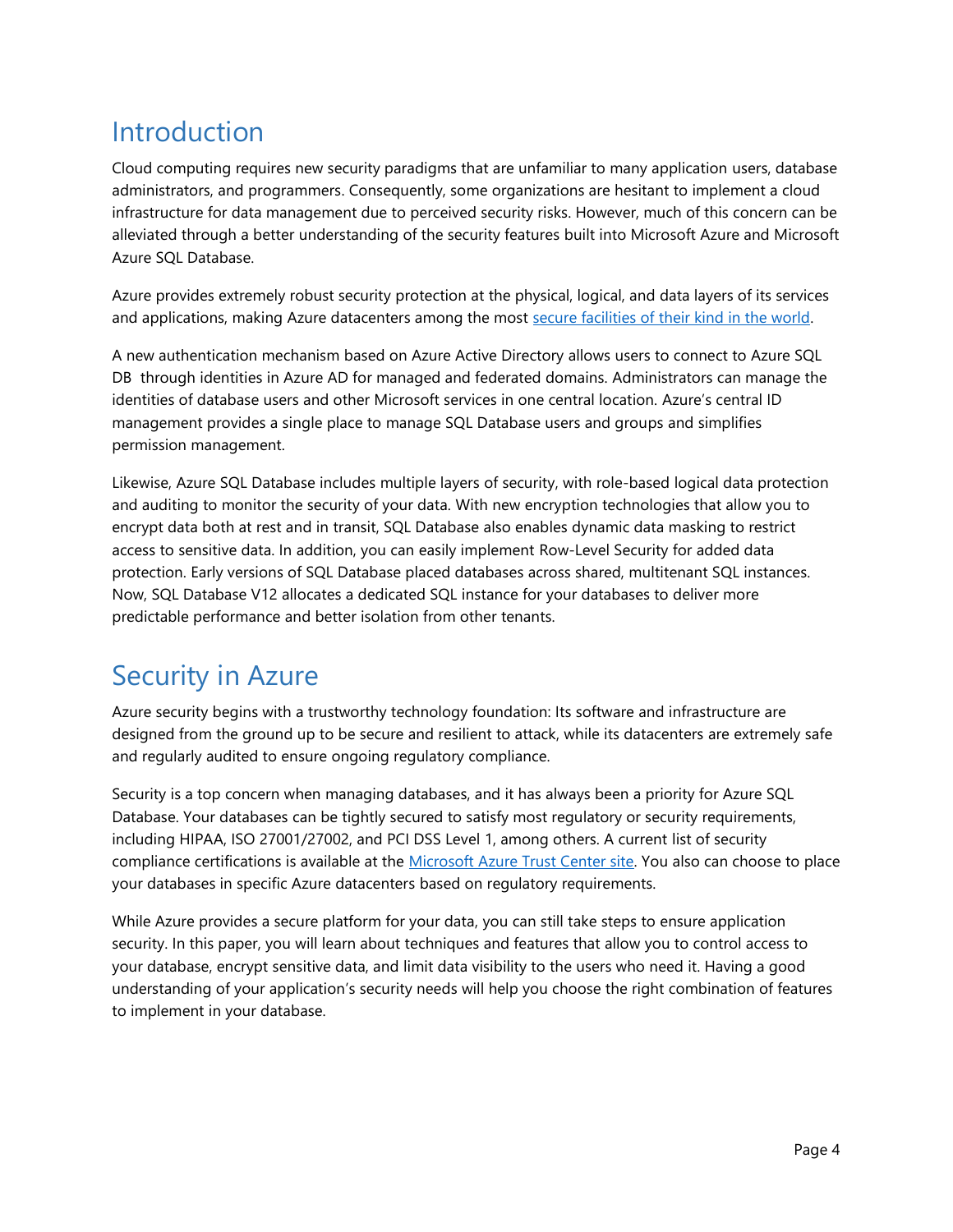## <span id="page-4-0"></span>Data access

Data protection begins with controlling access to your data. The datacenter hosting your data manages physical access, while you can configure a firewall to manage security at the network layer. You also control access by configuring logins for authentication and defining permissions for server and database roles.

## <span id="page-4-1"></span>SQL Database security model

The security model of SQL Database rests solidly on the foundation of the Azure security model. Azure has been implemented as a trustworthy technology infrastructure, with software designed from the ground up to be resilient to attack. Microsoft uses an "[assume breach](https://azure.microsoft.com/en-us/support/trust-center/security/design-and-operational-security/)" strategy that combines built-in analytics and a comprehensive methodology to detect and respond to malicious behavior within Azure.

When you create a new SQL Database, you choose the datacenter in which your database and any other assets are stored. Microsoft has explicit policies in place to govern the operation of Microsoft's data centers incl. who has access to what assets and under which circumstances. The processes and controls that govern access are maintained and regularly verified by accredited external audit firms.

### <span id="page-4-2"></span>Firewall administration

SQL Database includes a firewall to block access to unauthorized connections. After creating your SQL Database, you can use the Azure Management Portal to specify which IP addresses can connect to your database, as shown in Figure 1. You can then define more granular IP addresses by referencing the range [of addresses available from specific datacenters.](http://www.microsoft.com/en-us/download/details.aspx?id=41653)

You also have the option to select a checkbox on the Firewall Settings page to permit other Azure services in ANY (yours or your opponent) subscription. However, enabling this permission is not recommended as it opens your database to all Azure services. Instead, the best practice is to open your database only to the specific IP addresses that require access. You can define firewall rules at the server level, or define rules for each database individually. If you use SQL Database to host data for a software-as-a-service (SaaS) application, you should implement firewall rules at the database level.

*Note: SQL Database supports communication on TCP port 1433 only.*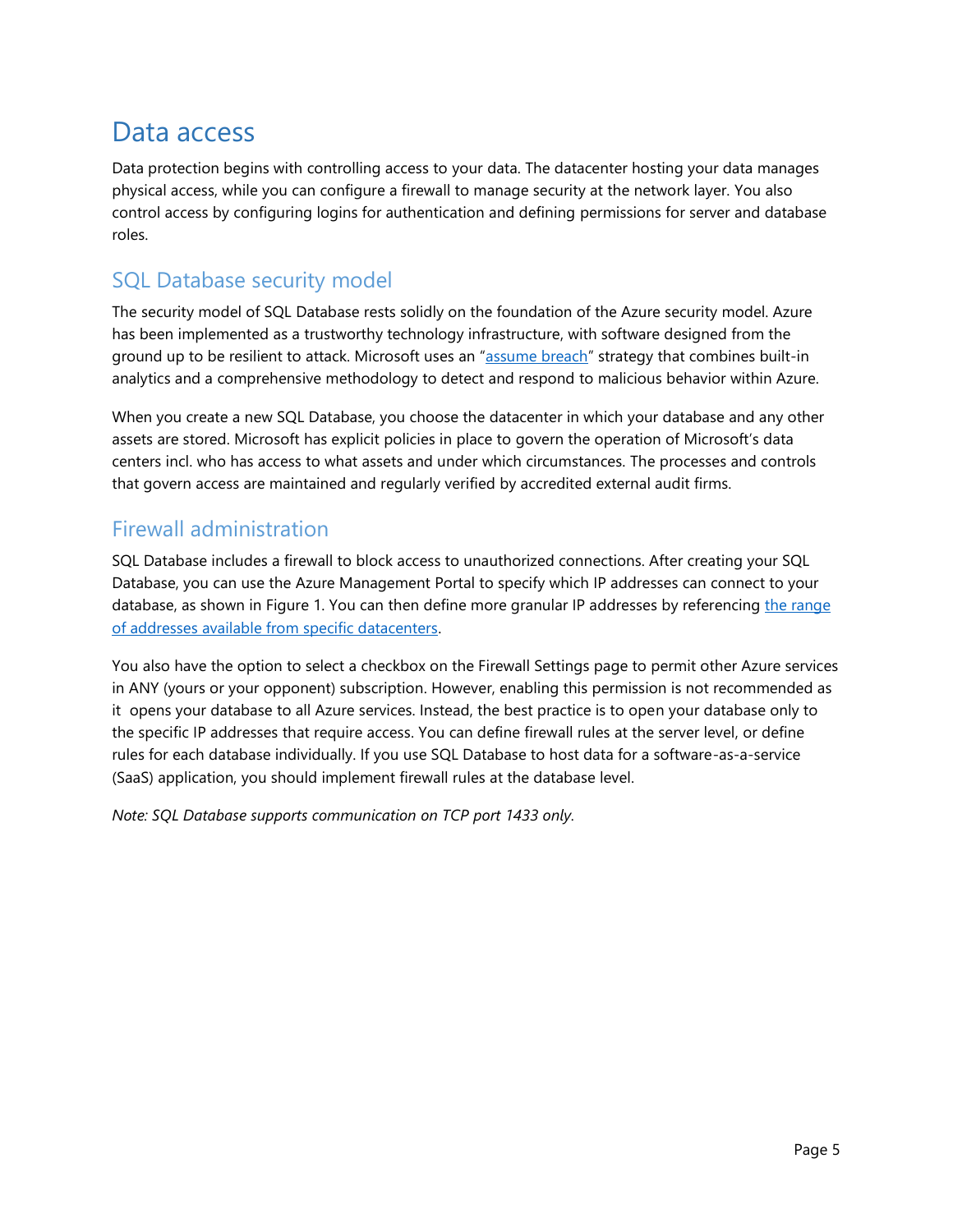| <b>Firewall Settings</b><br><b>ALLOW ACCESS FOR SPECIFIC IPS</b> |                 |               |  |
|------------------------------------------------------------------|-----------------|---------------|--|
| A<br>Save<br><b>Discard</b>                                      |                 |               |  |
| Allow access to Azure<br>services                                | OFF<br>ON       |               |  |
| <b>RULE NAME</b>                                                 | <b>START IP</b> | <b>END IP</b> |  |
|                                                                  |                 |               |  |
| ClientlPAddress_2015-04-23 71.175.4.4                            |                 | 71.175.4.4    |  |
|                                                                  |                 |               |  |

#### *Figure 1. Configuring a firewall in Azure SQL Database*

In addition, you can programmatically manage firewall settings with T-SQL, REST API, or Microsoft Azure PowerShell. By using software-defined networking, you can fully automate your application deployment and quickly add new IP addresses. For a full list of commands and options, refer to the [SQL Database](https://azure.microsoft.com/en-us/documentation/articles/sql-database-firewall-configure/) [Firewall Documentation.](https://azure.microsoft.com/en-us/documentation/articles/sql-database-firewall-configure/)

### <span id="page-5-0"></span>Configuring authentication

SQL Database supports two types of authentication, SQL Authentication and Azure Active Directory Authentication (Azure AD Authentication).

#### <span id="page-5-1"></span>SQL Authentication

With SQL Authentication, when you create a SQL Database, you also create a login that is the server-level principal account for your SQL Database server. The login is analogous to the SA login for on-premises SQL Server. This principal account manages all server- and database-level security and allows the creation of other accounts to manage logins and databases in SQL Database.

#### <span id="page-5-2"></span>Azure Active Directory Authentication

Azure AD authentication uses identities managed by Azure Active Directory and is supported for managed and integrated domains. To use Azure AD authentication, you must create a second server-level principal account called "Azure AD Admin" to administer Azure AD users and groups. This admin can also perform all operations the regular (SQL) SA can.

With Azure AD authentication, Azure SQL Database extends existing authentication mechanism allowing Azure AD users to login to the database using three methods:

• Principal name/password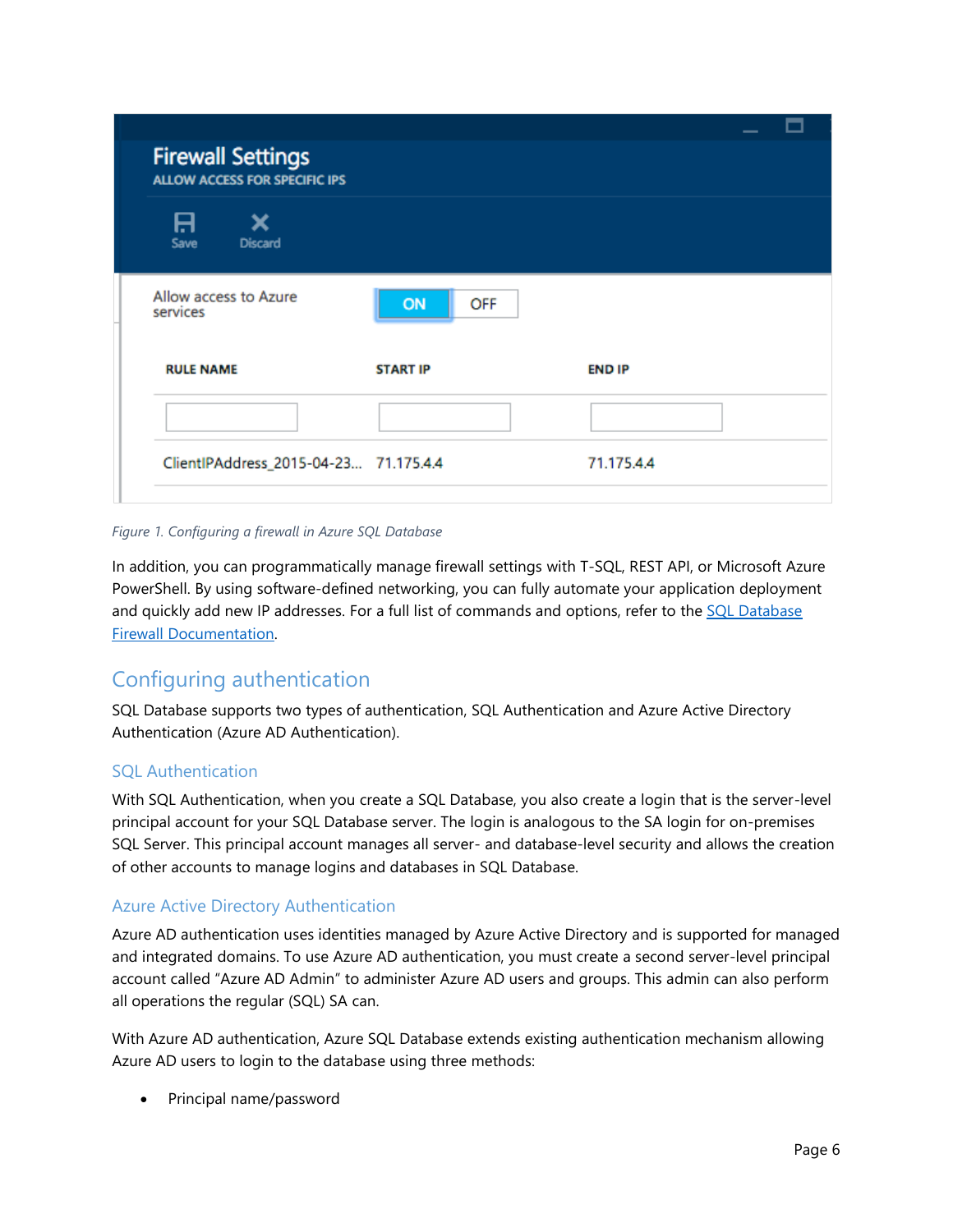- o Works for Azure AD managed and federated domains
- o The easiest way to adopt Azure AD Authentication in existing applications
- Integrated Windows Authentication
	- o Works for Azure AD federated domains and clients on domain-joined machines
	- o Eliminates storing password and enables single sign-on
- Token-based authentication (will be released later during public preview)
	- o Gives application full control over access token acquisition
	- o Enables authentication using certificates

For more information see *[Connecting to SQL Database By Using Azure Active Directory Authentication.](https://azure.microsoft.com/documentation/articles/sql-database-aad-authentication/)*

#### <span id="page-6-0"></span>Best Practices

As a best practice your users and application should use separate accounts to authenticate. In this way you can limit the permissions granted to users and applications and reduce the risks of malicious activity; this is especially critical in case your application code is vulnerable to a SQL injection attack. SQL Database v12 allows you to establish contained database users. Instead of creating a server login for a user and granting permissions to a specific database, you can create a contained database user to isolate the user or app account to a single database. That way, you can move a database between servers and consolidate the user identity and permissions within the individual database. When a contained database user connects to the database, the connection string must include the database name. Contained database users offer better performance than logins, because they authenticate directly to the database instead of making an extra network hop to the master database. In general, you should use contained database users rather than logins with SQL Database due to their performance and portability advantages.

## <span id="page-6-1"></span>Managing Permissions

#### <span id="page-6-2"></span>Server-level roles

While you can use the server-level principal account to manage server-level security, you also have the option to assign logins to other SQL Database security roles. Simply use the *loginmanager* role to grant permission to create logins (similar to the *securityadmin* role in an on-premises instance of SQL Server). The *dbmanager* role is used to create databases in the server and is comparable to the *dbcreator* role in on-premises SQL Server (using the *databasemanager* role to grant permission to create a database). Because these roles are powerful, you should assign them only to a limited set of administrative personnel and not generically to user accounts.

You can also create these roles within the master database. The roles will scope to the server, so a user with permissions in the master database also has access to data in any SQL Database on that server through server-scoped dynamic management views (DMVs).

#### <span id="page-6-3"></span>Database-level roles

The built-in security roles at the database level are similar to on-premises SQL Server security roles. You can implement database-level security by using fixed database roles (such as *db\_datareader* or *db\_datawriter*), or you can create custom roles for your application to grant explicit permissions to selected database objects. The use of role-based security for database access is considered a best practice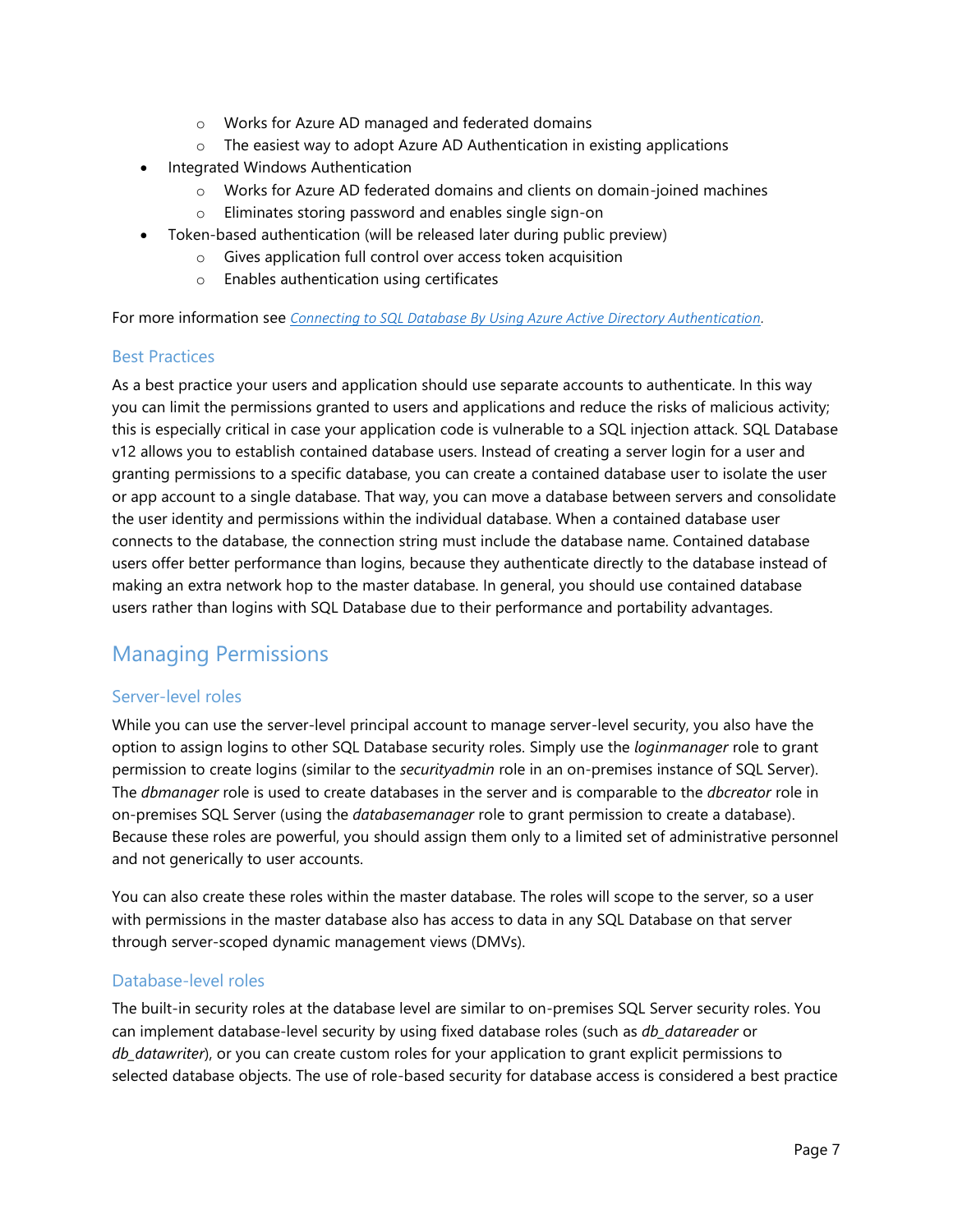for all databases. For more information about role-based security best practices, visi[t Server and Database](https://msdn.microsoft.com/en-us/library/bb669065(v=vs.110).aspx)  [Roles in SQL Server.](https://msdn.microsoft.com/en-us/library/bb669065(v=vs.110).aspx)

# <span id="page-7-0"></span>Logging and monitoring

Auditing database activity is another security requirement for many organizations. SQL Database includes a highly configurable auditing engine to capture database activity.

## <span id="page-7-1"></span>Introducing SQL Database auditing

SQL Database auditing is available in all service tiers. This security feature tracks and writes events to an audit log in Azure storage. Auditing is useful in satisfying regulatory requirements and also helping you understand database activity by highlighting data anomalies or security concerns. By implementing the auditing feature in SQL Database, you can retain your audit trail over time, as well as analyze reports showing database activity of success or failure conditions for the following predefined events:

- Plain SOL
- Parameterized SQL
- Stored procedure
- Logins
- Transaction management

For more information about database activities and logged events, see [Audit Log Format Reference.](http://go.microsoft.com/fwlink/?linkid=506733&clcid=0x409)

## <span id="page-7-2"></span>Getting started with auditing

In the Azure Management Portal, shown in Figure 2, you can configure auditing at the server level. In that case, all databases inherit the same audit settings. As an alternative, you can configure audit policies for each SQL Database individually. Note, for [downlevel clients,](https://azure.microsoft.com/en-us/documentation/articles/sql-database-auditing-and-dynamic-data-masking-downlevel-clients/) be sure to go to the Azure Management Portal to configure a security-enabled connection string to your SQL Database.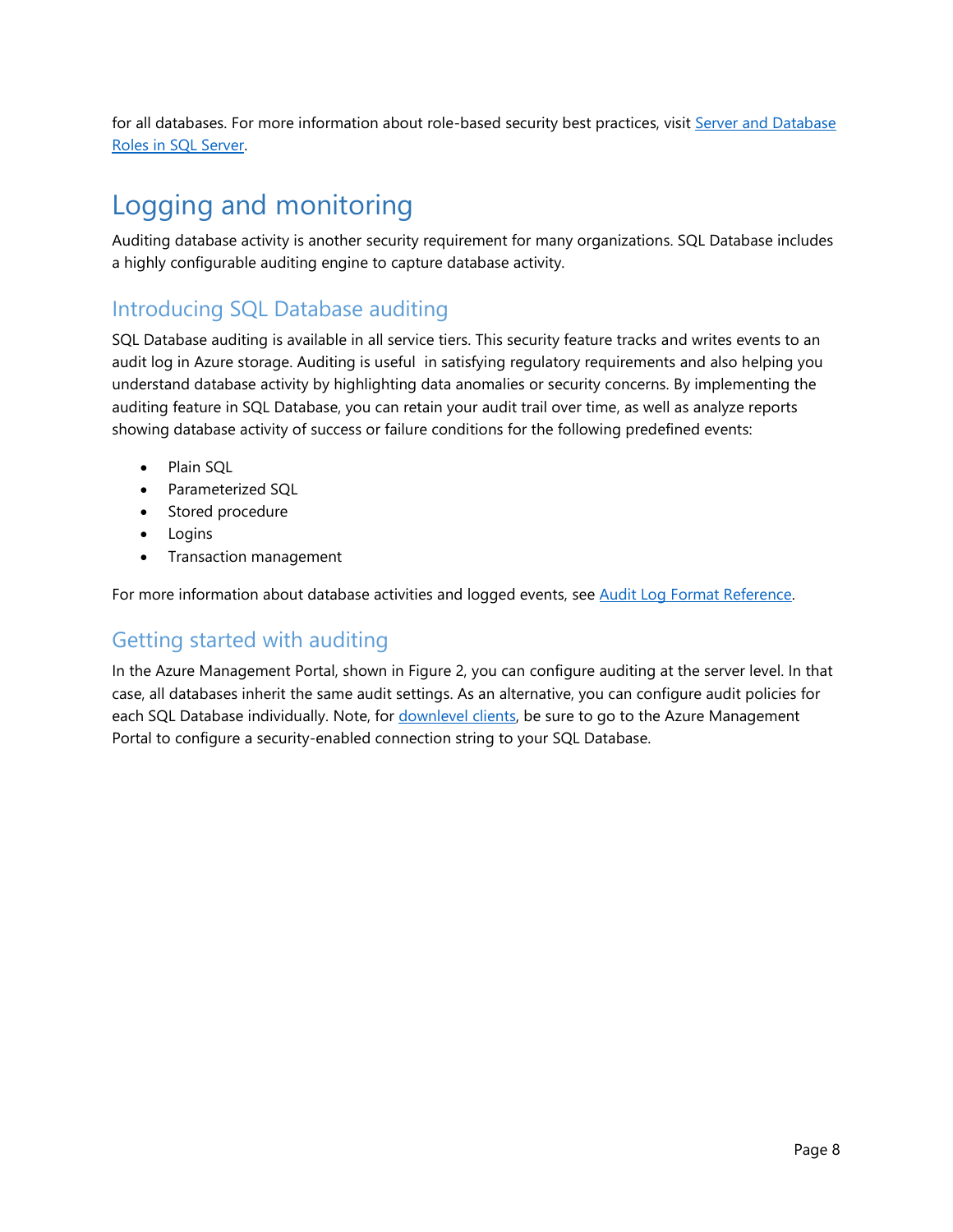

*Figure 2. Configuring auditing in the Azure Management Portal*

## <span id="page-8-0"></span>Working with auditing data

Auditing data is available in the Azure Management Portal in a dashboard format for quick consumption, as shown in Figure 3. The portal includes an option to download the auditing data as an Excel workbook that contains a comprehensive set of predefined reports to display your database activity. Optionally, you can use the Microsoft Power BI service to connect directly to your auditing logs, as described in this [MSDN blog](http://blogs.msdn.com/b/powerbi/archive/2015/05/14/monitor-your-azure-sql-database-auditing-activity-with-power-bi.aspx) post. You can then configure your data retention period in the portal when you enable auditing.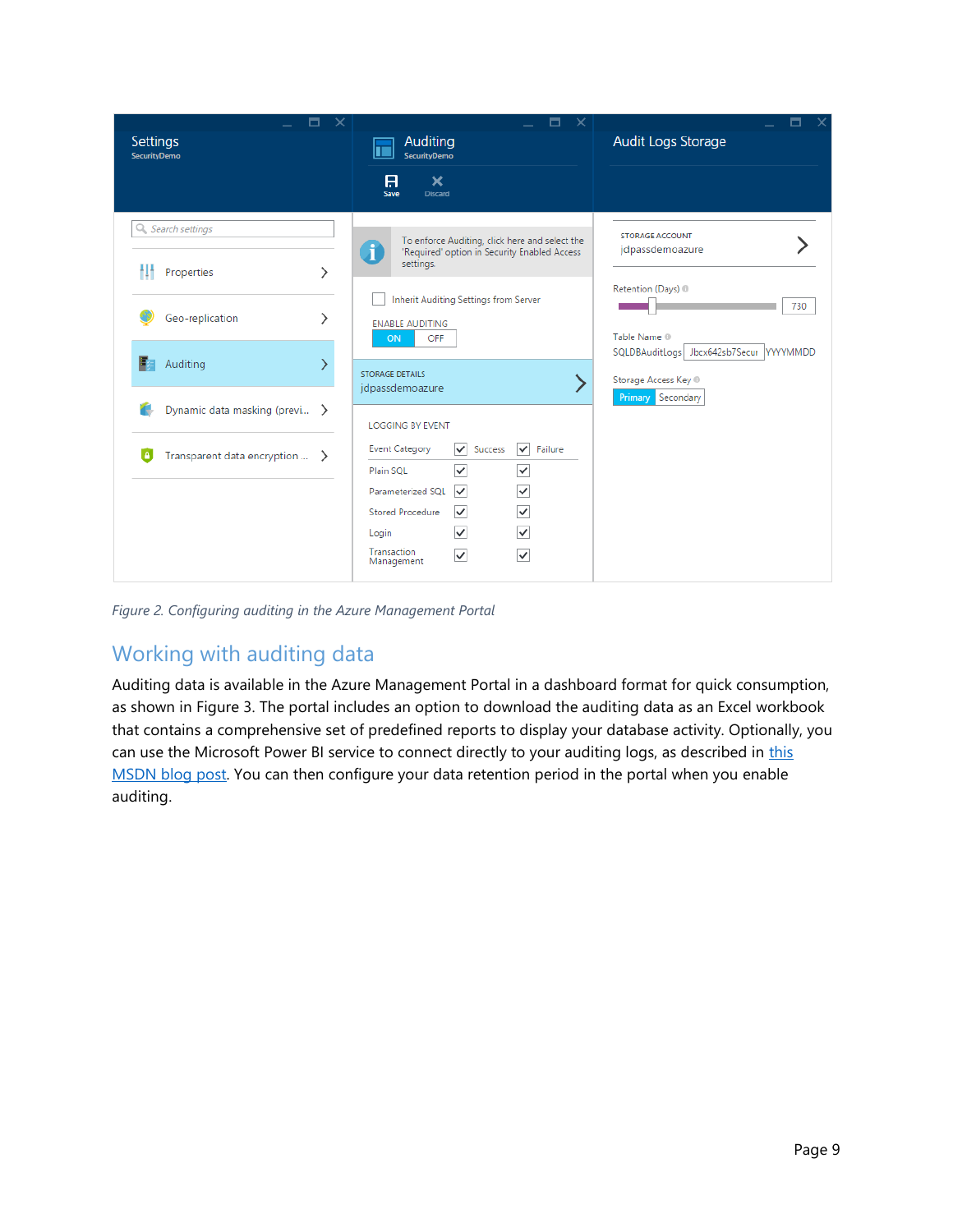

*Figure 3. Accessing audit Information in the Azure Management Portal*

## <span id="page-9-0"></span>Data protection

Azure SQL Database offers a variety of advanced feataures and capabilities to protect customer data including encryption, row-level security and dynamic data masking. We will now look at each feature in more detail.

## <span id="page-9-1"></span>Transparent Data Encryption

Transparent Data Encryption (TDE) has been an on-premises SQL Server option since SQL Server 2008, available exclusively for data at rest. That is, your data files and backups are encrypted, while data tables are not directly encrypted. Specifically, if a user has given permissions to a database with TDE enabled, the user can see all data. Instead, TDE protects both of the physical data files and transaction log files. If these are moved to another server, they cannot be opened and viewed on that server. Prior to the introduction of stand alone database backup encryption in SQL Server 2014, TDE was the only option for natively encrypting database backups. SQL Database TDE works similarly, but the configuration in SQL Database is much simpler than it is in on-premises SQL Server. To enable TDE, click the **Data Encryption On** button in the Database Settings menu in the Azure Management Portal, as shown in Figure 4.

Transparent Data Encryption (TDE) for Azure SQL Database is built on top of the same data transparency feature that has been running reliably on SQL Server since 2008. Updates have been made to this core technology that will be available on Azure SQL Database, including support for Intel AES-NI hardware acceleration of encryption. This will reduce the CPU overhead caused by turning on TDE.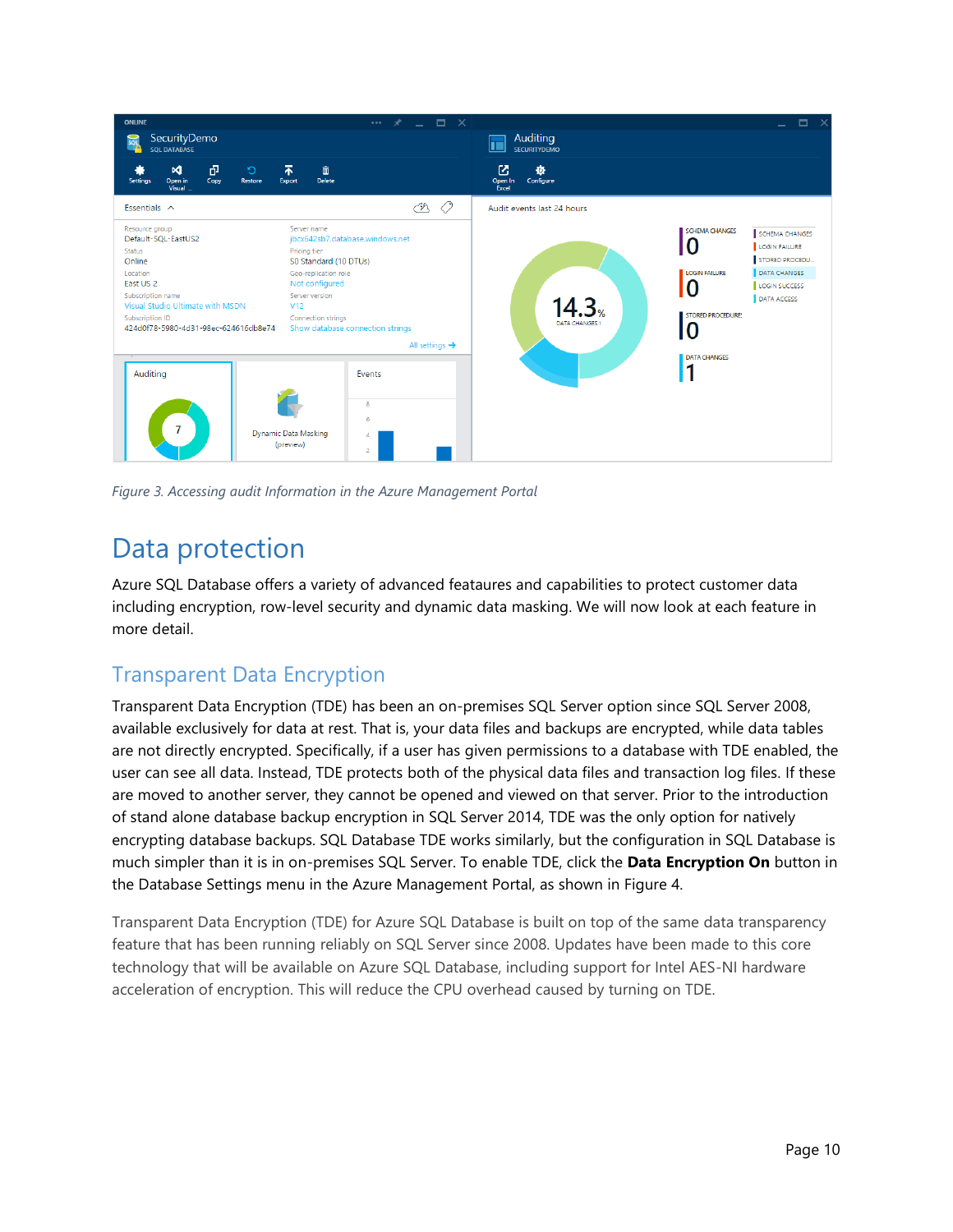| <b>Settings</b><br><b>SECURITYDEMO</b>          |   | Transparent data encryption<br><b>PREVIEW</b>                                                               |
|-------------------------------------------------|---|-------------------------------------------------------------------------------------------------------------|
|                                                 |   | 8<br>x<br><b>Discard</b><br>Save                                                                            |
| Q Search settings                               |   | Transparent Data Encryption (preview)<br>protects your data and helps meet                                  |
| Properties                                      | ゝ | compliance requirements by<br>encrypting your database, associated<br>backups, and transaction log files at |
| Geo-replication                                 | ゝ | rest without requiring changes to your<br>application.                                                      |
| Auditing                                        | ⋋ | Learn more about transparent data<br>encryption. <sup>[2]</sup>                                             |
| Dynamic data masking (previ >                   |   | <b>PREVIEW TERMS</b><br>Accepted                                                                            |
| $\triangleright$<br>Transparent data encryption |   | Data encryption<br>ON<br>OFF                                                                                |
|                                                 |   | <b>Encryption status</b><br><b>B</b> Encrypted                                                              |

*Figure 4. Enabling Transparent Data Encryption (TDE) in the Azure Management Portal*

## <span id="page-10-0"></span>Always Encrypted

At times you may need stronger security than encrypting data at rest. For example, you might need to store Social Security Numbers or other personally identifiable information which must be protected at all times even when in memory during query processing or while in transit acorss the network. One recent change to SQL Database is the inclusion of a new feature called Always Encrypted, which introduces a set of client libraries to allow operations on encrypted data transparently inside of an application. With the introduction of Always Encrypted, Microsoft simplifies the process of encrypting your data, as the data is transparently encrypted at the client and stays encrypted throughout the rest of the application stack. Since this security is performed by an ADO.NET client library, minimal changes are needed for an existing application to use Always Encrypted. This allows encryption to be easily configured at the application layer and data to be encrypted at all layers of the application. Always Encrypted has the following characteristics: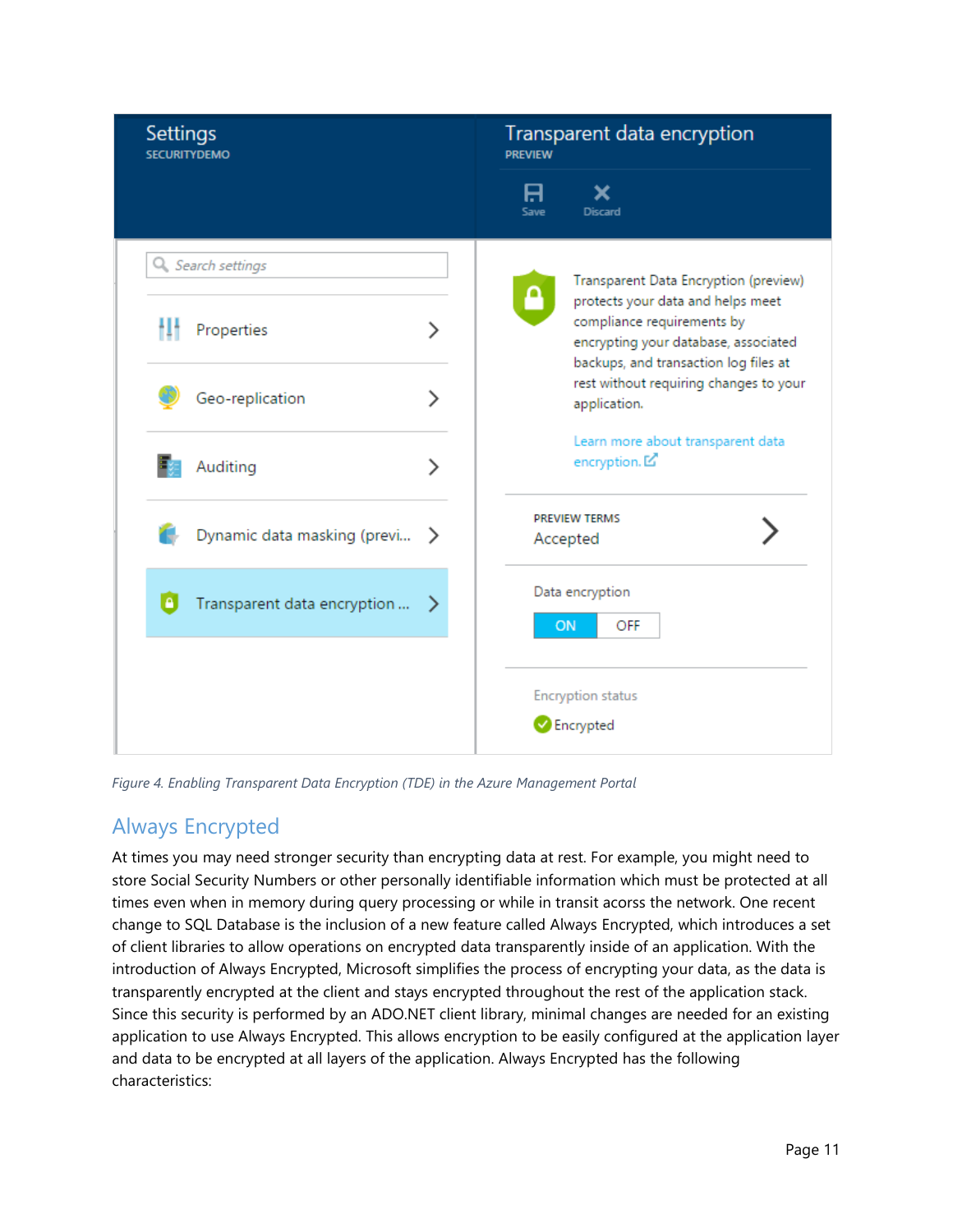- The key is always under control of the client and application, and is never on the server.
- Neither server nor database administrators can recover data in plain text.
- Encrypted columns of data are never sent to the server as plain text.
- Limited query operations on encrypted data are possible.

With Always Encrypted, data stays encrypted whether at rest or in motion. The encryption key remains inside the application in a trusted environment, thereby reducing the surface area for attack and simplifying implementation. To learn more about and get a first hand introduction of how to protect sensitive data with Always Encrypted refer to the Always Encrypted blog.

### <span id="page-11-0"></span>Encrypting data in transit

SQL Database connections are encrypted using TLS/SSL for the Tabular Data Stream (TDS) transfer of data. In fact, v12 now supports the strongest version of Transport Layer Security (TLS) 1.2 when connecting with the latest versions of the ADO.Net (4.6), JDBC (4.2) or ODBC [??]. Support for ODBC on Linux, PHP, and node.js is coming soon.

For Azure SQL Database Microsoft provides a valid certificate for the TLS connection. For increased security and to eliminate the possibility of "man-in-the-middle" attacks, do the following for each of the different drivers:

| Database connection strings<br><b>DBScanDatabase</b>                                                               |
|--------------------------------------------------------------------------------------------------------------------|
|                                                                                                                    |
| ADO.NET                                                                                                            |
| d={your_password_here}Encrypt=True;TrustServerCertificate=False; connection Timeout=30;                            |
| ODBC (Includes Node.js)                                                                                            |
| ;Pwd={your_password_here <mark>}</mark> Encrypt=yes;TrustServerCertificate=no; <mark>Eonnection Timeout=30;</mark> |
| PHP                                                                                                                |
| œ<br>ut\" => 30. \"Encrypt\" => 1, \"TrustServerCertificate\" => 0);"r\n\$serverName = \"tcp:secde                 |
| <b>JDBC</b>                                                                                                        |
| r_password_here) <mark>:</mark> encrypt=true;trustServerCertificate=false;bostNameInCertificate=*.database         |

Setting *Encrypt=True will assure the client is using a connection that is encrypted. Setting TrustServerCertificate=False* ensures that the client will verify the certificate before accepting the connection.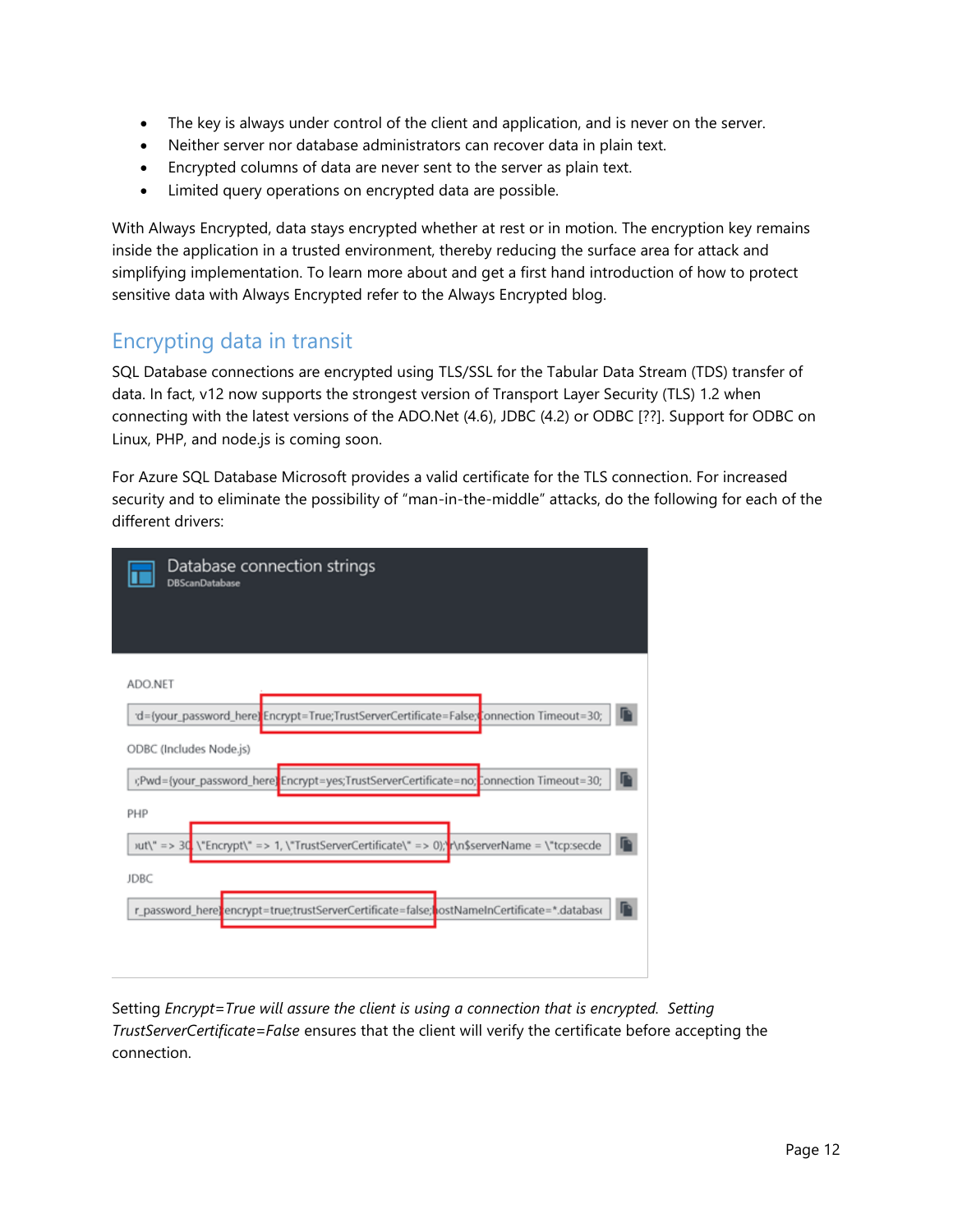## <span id="page-12-0"></span>Row-level Security in SQL Database

Another common security requirement for multitenant databases is Row-Level Security (RLS). This feature prevents users from accessing all rows in a table. In previous versions of SQL Database, RLS was possible only by implementing extensive custom coding or application logic. In SQL Database, RLS moves the restriction logic into the database tier, thus restricting access to specific rows regardless of the requesting tier or application.

#### <span id="page-12-1"></span>Introducing Row-Level Security

Row-Level Security (RLS) restricts access to rows, using a security predicate that is defined as an inline table-valued function (TVF). You create a security policy to enforce this function. RLS supports two types of security predicates:

- **Filter predicates** transparently filter the rows available to read operations (SELECT, UPDATE, and DELETE).
- **Block predicates** explicitly block write operations (AFTER INSERT, AFTER UPDATE, BEFORE UPDATE, and BEFORE DELETE) that violate the predicate.

RLS is useful in the following scenarios:

- Sales representatives are allowed to see data related only to their own accounts.
- Bank employees can view financial data within their own organization or based on an assigned role.
- Each tenant in a multitenant application can access only their own data.

#### <span id="page-12-2"></span>Implementing Row-Level Security

In practical terms, RLS filter predicates act as a hidden WHERE clause when a user executes a query. As a result, a simple condition such as WHERE ClientID = 1, or a more complex predicate, can be enforced. Block predicates are similar to check constraints or triggers and can prevent users from inserting, updating, or deleting data that doesn't satisfy certain conditions. For performance reasons, design RLS predicate functions according to best practices:

- Avoid recursion in security predicate functions.
- Avoid excessive table joins in predicate functions.

Furthermore, because the RLS predicate function is similar to an additional WHERE clause in your query, design your indexing strategy accordingly to mitigate the performance impact. For more information, including code samples and other RLS limitations, refer to the **Books Online page for RLS**.

### <span id="page-12-3"></span>Dynamic Data Masking

Although Cell-Level Encryption (CLE) is a good option for obscuring personally identifiable information (PII) and other sensitive data, in certain situations users might need to see a portion of the data. For example, you might need to allow users to see the last four digits of a customer's Social Security Number for identification. Or, you might want to avoid the complications of enabling encryption if you need to allow a developer to debug production data without violating compliance regulations. Dynamic Data Masking (DDM) is a feature that allows you to limit access to your sensitive data without making client or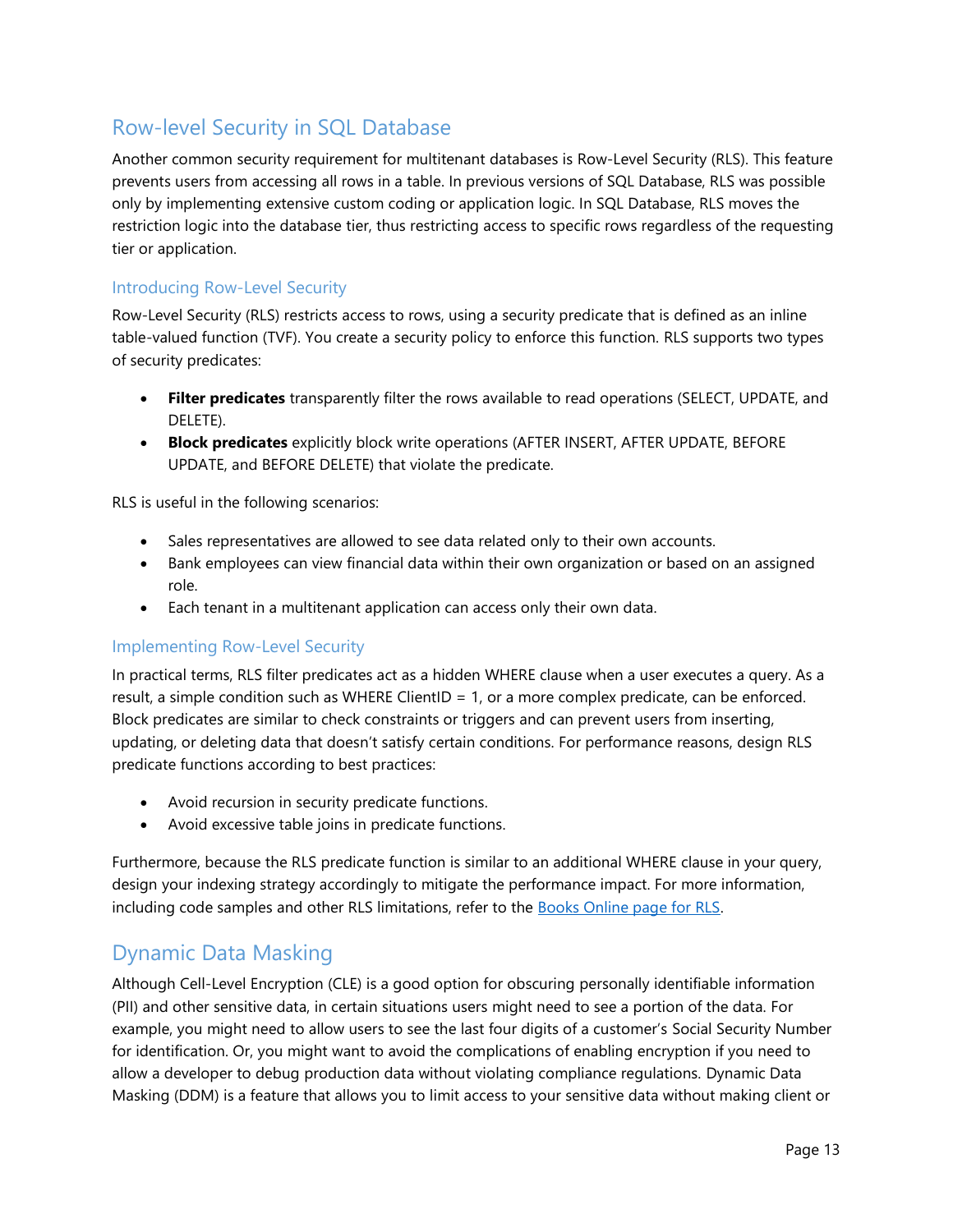application changes, while also enabling visibility of a portion of the data. The underlying data in the database remains intact (data is obfuscated dynamically), and it is applied based on user privilege.

DDM requires the following components:

- Privileged SQL users: These SQL users always have access to unmasked data.
- Masking function: This set of methods controls access to data for different scenarios.
- Masking rules: This set of rules defines the fields to mask and the masking function.

*Important: Dynamic Data Masking does not protect against brute force attacks of the data from a malicious administrator.*

To implement DDM, you need to open the Dynamic Data Masking setings for your database in the Azure Management Portal, as shown in Figure 5. Here you can add masking rules to apply to your data. For example, you can select an existing masking field format for credit card numbers, Social Security Numbers, or email, among others, or you can create a custom format.

You can make use of Masking Recommendations to easily discover potentially sensitive fields in your database that you would like to mask. Adding masking rules from this list of recommendations is as easy as clicking on 'add' for each relevant mask and saving the DDM settings.

| rr demodb                                                           | Dynamic Data Masking (preview) |                                                                           |                 | Add Masking Rule                                                               |
|---------------------------------------------------------------------|--------------------------------|---------------------------------------------------------------------------|-----------------|--------------------------------------------------------------------------------|
| A<br>×<br>Save<br>Discard                                           | ÷<br>Add Mask                  |                                                                           |                 | A<br>×<br>面<br>Save<br>Delete<br>Discard                                       |
|                                                                     |                                |                                                                           |                 | Mask Name                                                                      |
|                                                                     |                                | Downlevel clients require the use of Security Enabled Connection Strings. | Z               | dbo_Customers_SSN<br>Select what to mask                                       |
|                                                                     |                                |                                                                           |                 | Schema                                                                         |
| Masking Rules                                                       |                                |                                                                           |                 | dbo<br>v                                                                       |
| <b>MASK NAME</b>                                                    |                                | <b>MASK FUNCTION</b>                                                      |                 | Table                                                                          |
| dbo_Customers_CreditCard<br>Credit card value (xxxx-xxxx-xxxx-1234) |                                |                                                                           | Customers<br>◡  |                                                                                |
|                                                                     |                                | SQL users excluded from masking (administrators are always excluded) ®    |                 | Column                                                                         |
| admin2;admin3                                                       |                                |                                                                           | ✓               | SSN (nvarchar)<br>◡                                                            |
|                                                                     |                                |                                                                           |                 | Select how to mask                                                             |
|                                                                     |                                |                                                                           |                 | Masking Field Format                                                           |
| Recommended fields to mask                                          |                                |                                                                           |                 | Default value (0, xxxx, 01-01-1900)<br>Credit card value (xxxx-xxxx-xxxx-1234) |
| <b>SCHEMA</b>                                                       | <b>TABLE</b>                   | COLUMN                                                                    |                 | Social security number (xxx-xx-1234)                                           |
|                                                                     |                                |                                                                           |                 | Email (axx@xxxx.com)<br>Number (random number range)                           |
| dbo                                                                 | Customers                      | Email                                                                     | <b>ADD MASK</b> | Custom string (prefix [padding] suffix)                                        |
| dbo                                                                 | Customers                      | SSN                                                                       | <b>ADD MASK</b> |                                                                                |
| dbo                                                                 | Customers                      | Telephone                                                                 | <b>ADD MASK</b> |                                                                                |
| dbo                                                                 | <b>Distributors</b>            | Email                                                                     | <b>ADD MASK</b> |                                                                                |
| dbo                                                                 | <b>Distributors</b>            | Address                                                                   | <b>ADD MASK</b> |                                                                                |
|                                                                     |                                |                                                                           |                 |                                                                                |